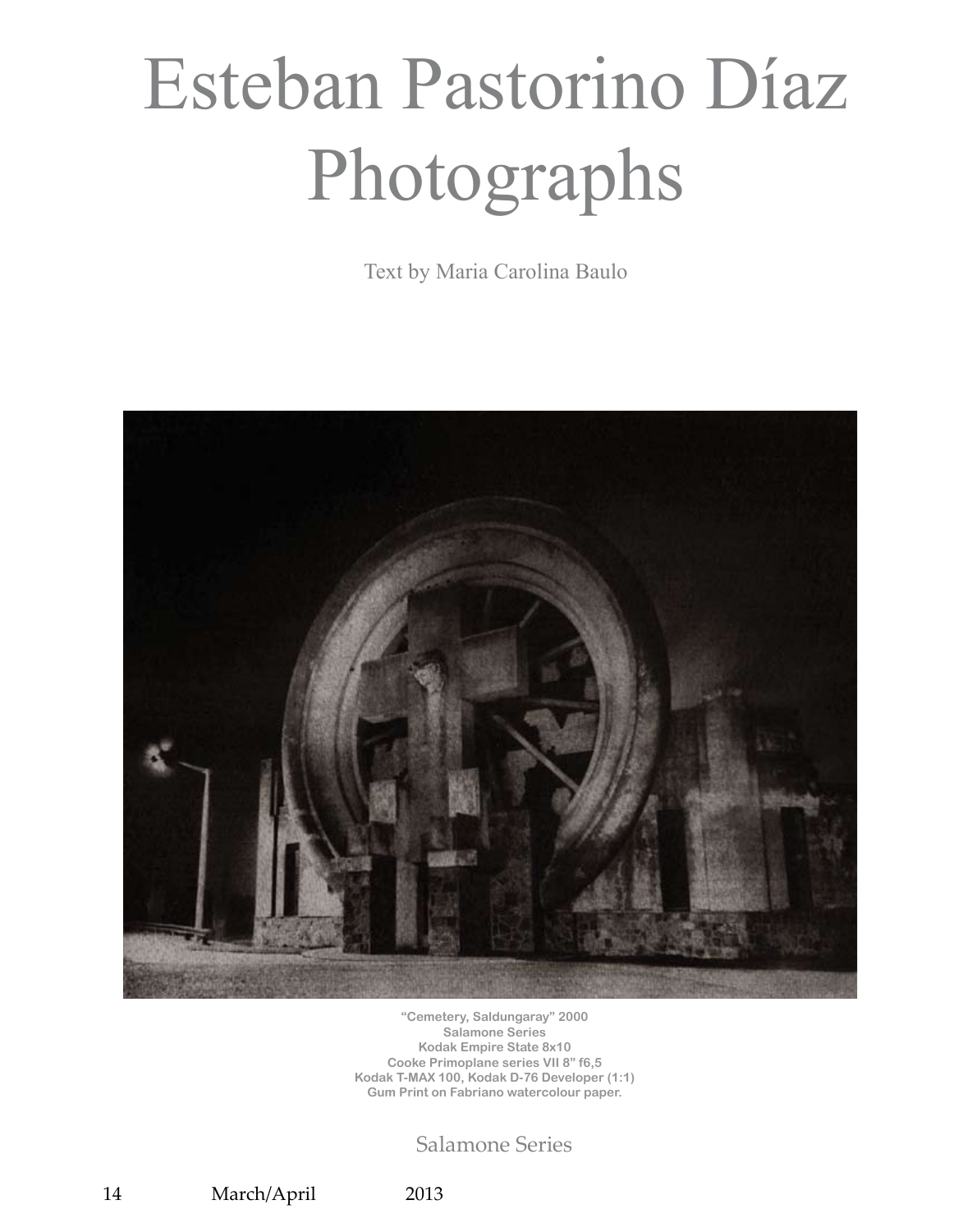

**"Slaughterhouse, Guaminí" 1999 Salamone Series Kodak Empire State 8x10 Graflex Tele-Optar 15" f5.6 Kodak T-MAX 100, Kodak D-76 Developer (1:1) Gum Print on Fabriano watercolour paper.**

Salamone Series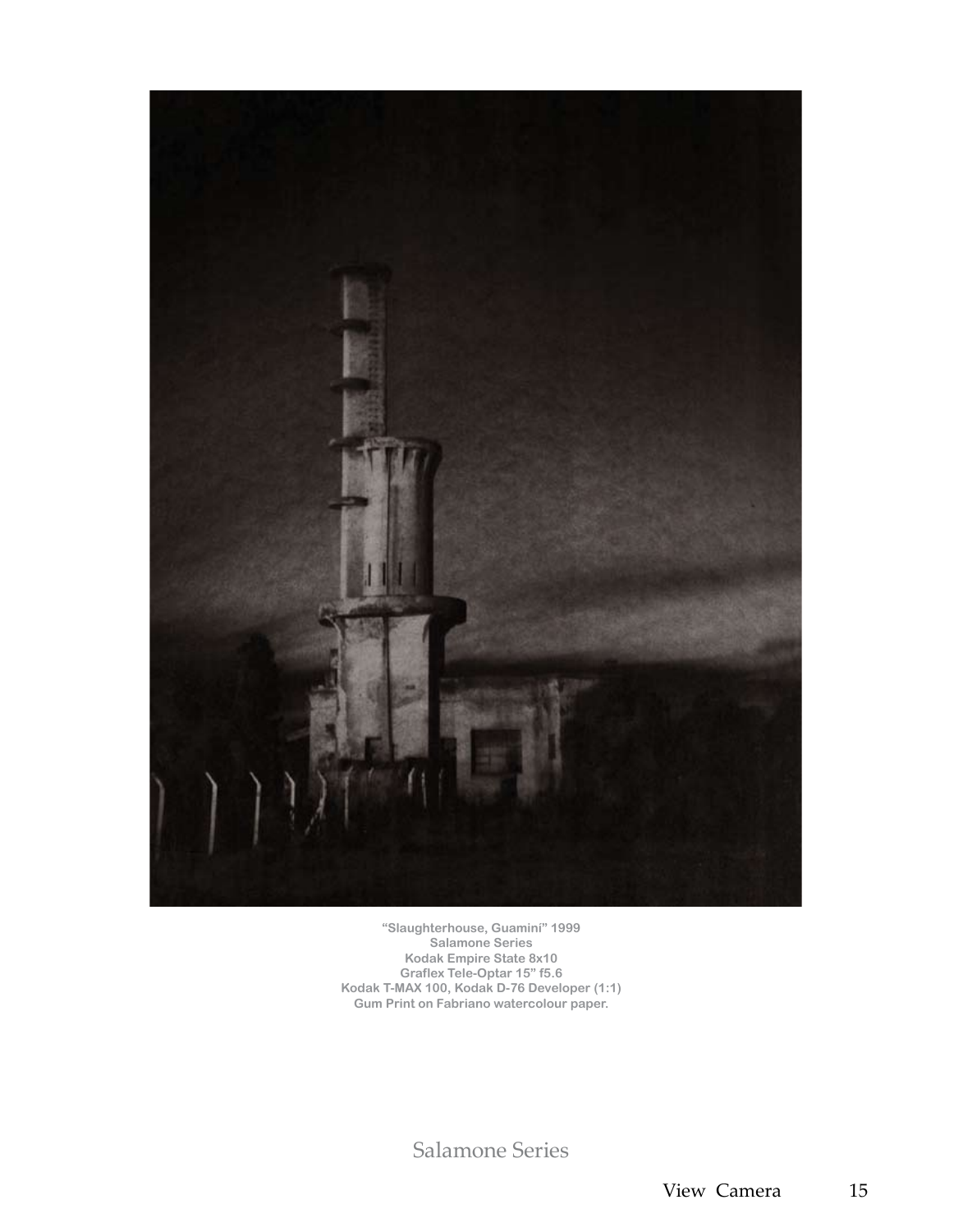

**"Camiones en cantera; Skopelos" 2002. K.A.P Series Homemade 4x5, fixed focus camera. Carl Zeiss Tessar 105 mm f4, 5 Kodak Portra 160 VC**

Kite Aerial Photography, 2001 Series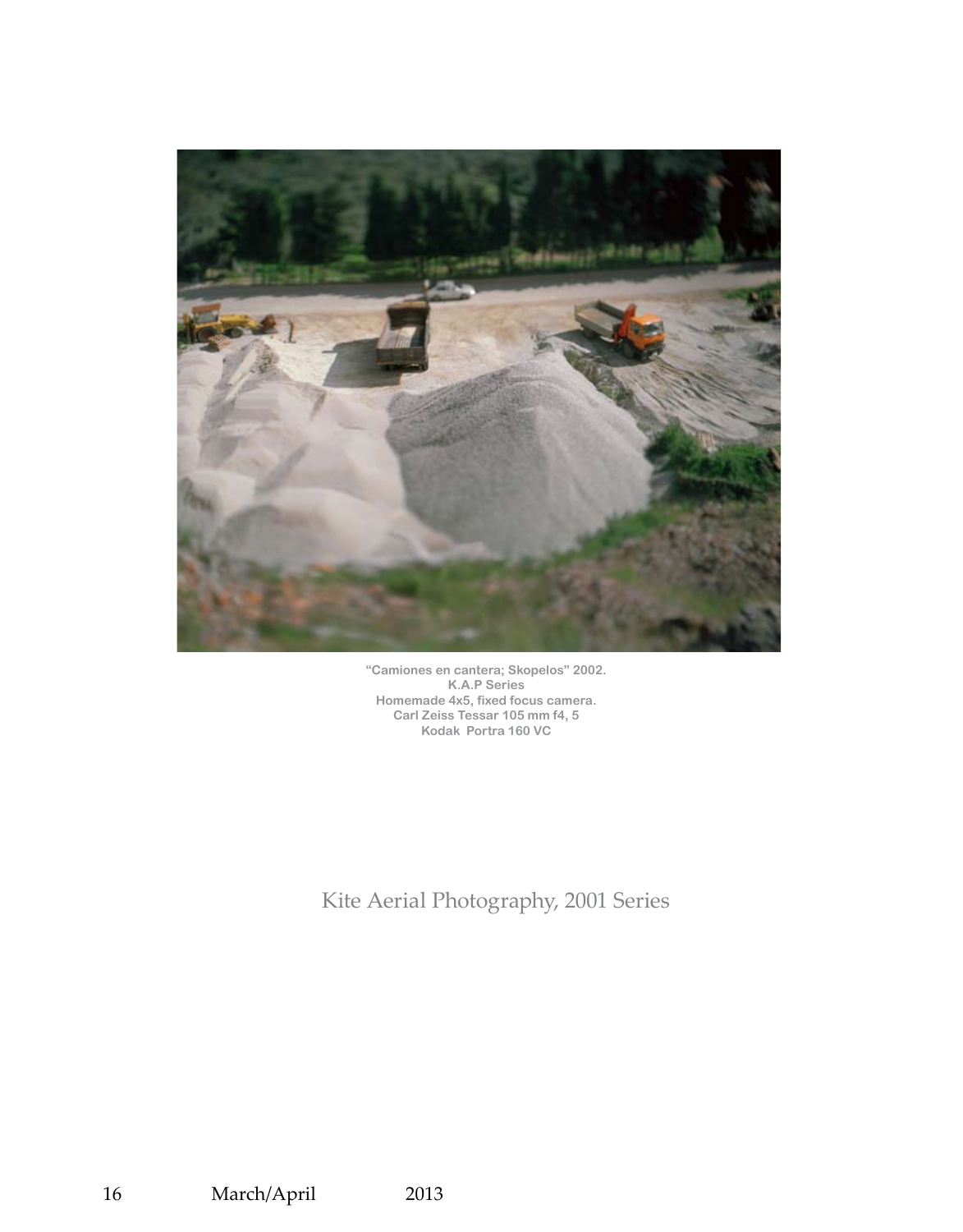Esteban Pastorino Díaz is a remarkable photographer, renowned worldwide with an extend curriculum behind. Born in Argentina in 1972, he wanted to become a mechanical engineer but later on he abandoned that career and in 1995 he studied advertisement photography, and finally completed his studies in Rijksakademie Van Beeldende Kunsten, Amsterdam. His work has been exhibited in Ecuador, Argentina, The Netherlands, Mexico, Colombia, France, Belgium, UK, Italy, Brazil, Japan, Austria, Greece, Venezuela, Peru, and Finland.

When he turned seven, his father bought him a camera; and photography became his hobby. He took his first basic photography course in black and white and learned how to work in the lab; pretty soon he discovered he had to devote completely to photography in order to be a professional. He kept on studying, working as a photographer assistant and giving his first opportunities as a commercial photographer. It was in 1997 when he had his first solo exhibition and that was a turning point in his life. Pastorino Díaz likes working with different formats because each one has a singular aesthetic criterion. However, what unifies all his works is his intention to create images that highlights the details so large format becomes the perfect alternative. Working in series is the usual procedure but this doesn´t disqualify other options: the series may be structured and limited to a certain amount of images since the beginning –such as "Salamone"- but there are other situations where the theme is not definitive and that makes the series grow. What stays firm is the main goal he has as an artist: he wants people to approach to his photographs and question them, think about what those images represent such as the artist himself did when working on them. That establishes an intimate dialogue between them both, linking sensibilities through the photographs. The creative process inspires him, the action of seeking for answers. But also important artists influenced his work from different perspectives, such as Etienne Jules Marey, Eadweard Muybridge, Artur Batut, Harold E. Edgerton, Andrew Davidhazy.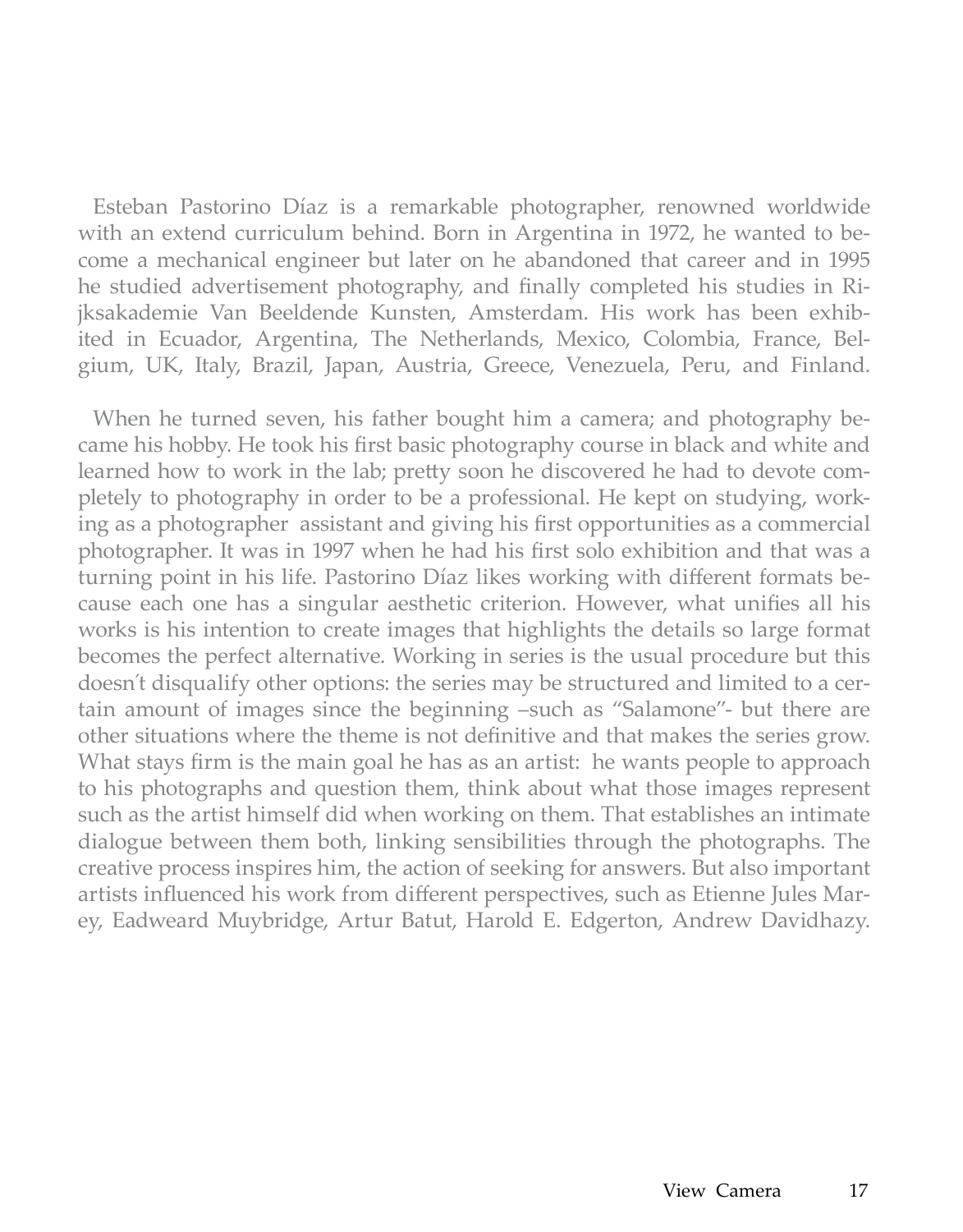

**"DHMARCEION; Skopelos" 2002. K.A.P Series Homemade 4x5, fixed focus camera. Carl Zeiss Tessar 105 mm f4, 5 Kodak Portra 160 VC**

Kite Aerial Photography, 2001 Series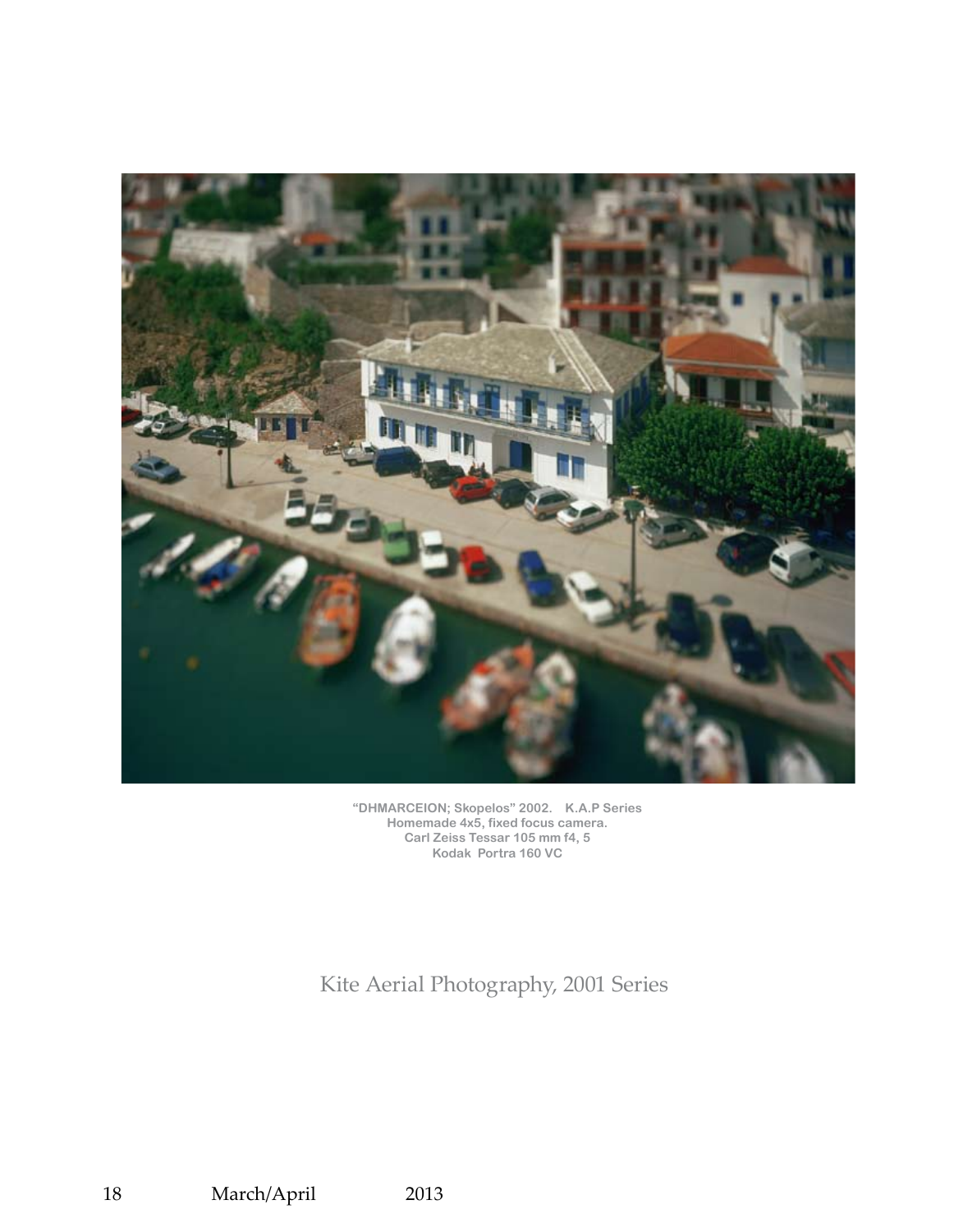

**"Cemetery, Azul" , 1998 Salamone Series Kodak Empire State 8x10 Graflex Tele-Optar 15" f5.6 Kodak T-MAX 100, Kodak D-76 Developer (1:1) Gum Print on Fabriano watercolour paper.**

Salamone Series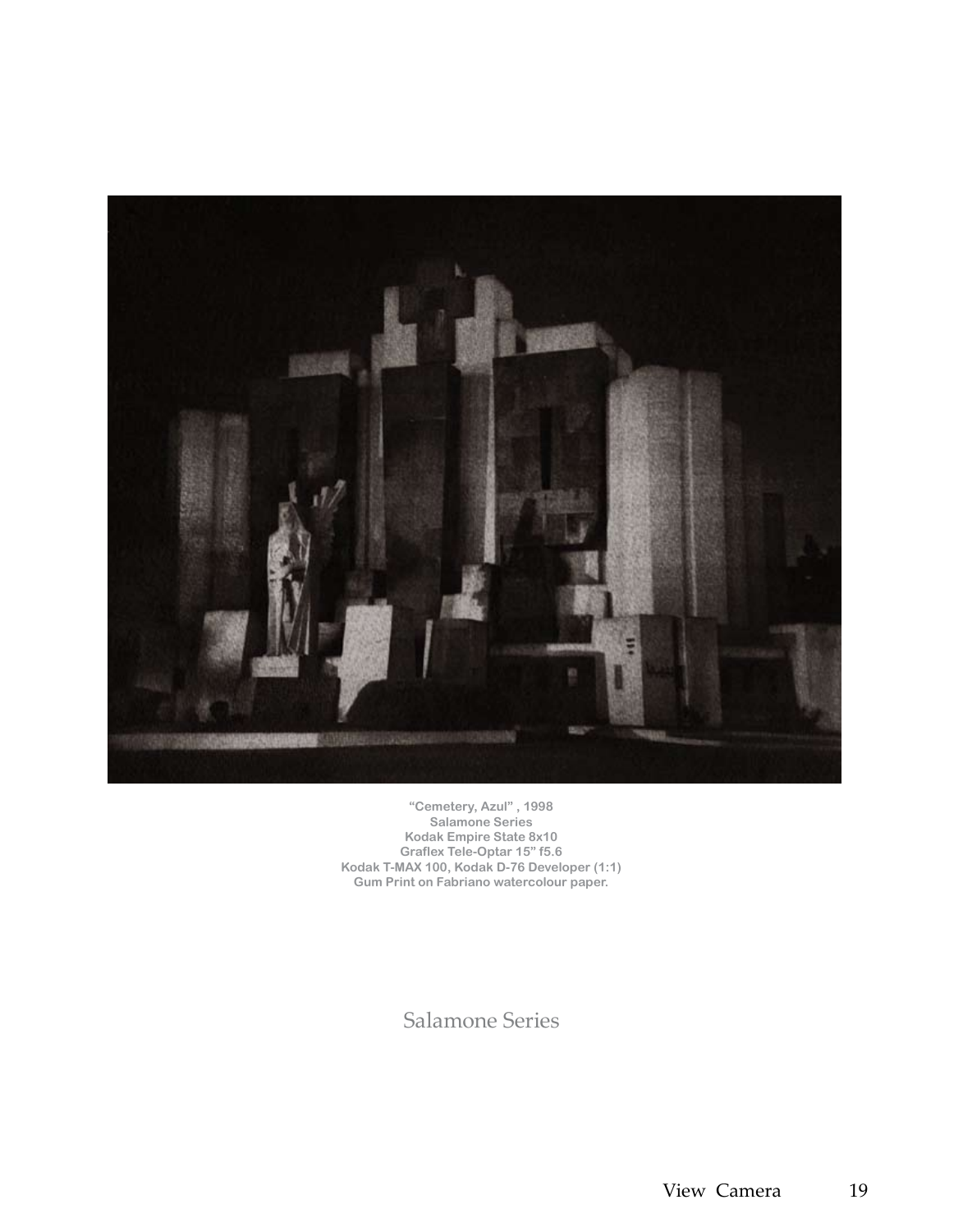Regarding the series "Salamone", it was the process who defined the format he was going to use simply because he needed a negative as large as the final copy. Despite the difficulties to access to the material -since it was not easy to get it in Argentina- and the economic limitations, the job was completed. He said about that experience: "I had little film to take on my journeys to the different towns of Buenos Aires where the buildings I wanted to photograph were located. I also was trying to work during the night which forced me to spend no more time than the absolutely necessary in each location; the result was that I could only expose one or at least two plates to photograph each building and that required to be very careful when choosing the framing in order not to make mistakes in the exposure or development. Since I had only two film holders, I was bound to load and unload the film in the trunk of the car where a friend helped me covering it with a blanket so that light wouldn´t get inside. Finally, I got a changing bag and things turned easier. Images taken at night intensified the monumentality of the buildings. The light used came from the street but I also used a Metz 45 flash sometimes; the black skies of the night helped me define the shape of the buildings and get better isolation from the context around". Pastorino Díaz used a traditional technique: a Kodak Empire State 8x10" camera, two lenses: Graflex Tele-Optar 15" f5.6 and a Taylor, Taylor & Hobson, Cooke Primoplane series VII 8" f6,5. TMAX 100 film. Normal exposure and development. Gum bichromate process for the impressions. The original large format 8x10" seemed too small when the series was finished in 2001 so the artist decided to increase the size using larger negatives Kodak Duraclear 31.5 x 25,2".

The serie "KAP" (Kite Aerial Photography, 2001) combines his love for model airplanes, macro photography and the impact that caused him when visiting an Arthur Batut´s exhibition. The idea was to work with the macro aesthetics but in real spaces using the Tilt-Shift technique –pretty common today but quite unusual twelve years ago-. Pastorino Díaz explains: "As I was interested in capturing details, I decided to use a 4 x 5" format camera. My budget was still low so I had to evaluate technical options; Batut´s influence was crucial at this point and I decided to do what he did 100 years ago: I built a camera  $4 \times 5$  " with Foam-board, based on a Carl Zeiss Tessar lens 105 mm f4, 5, with fixed focus and an angled lens. The film used was Kodak Portra 160 VC, shooting was f4, 5 1/250 seconds. I adapted a remote control to trigger the shutter, the entire equipment only weighted over one pound and I also used kites of two different sizes depending on the amount of wind (both Rokkaku models). The restraint system for the camera to the thread of the barrel was the traditional: Picavet rig. I had to wait for the minimum camera movement to take the pho-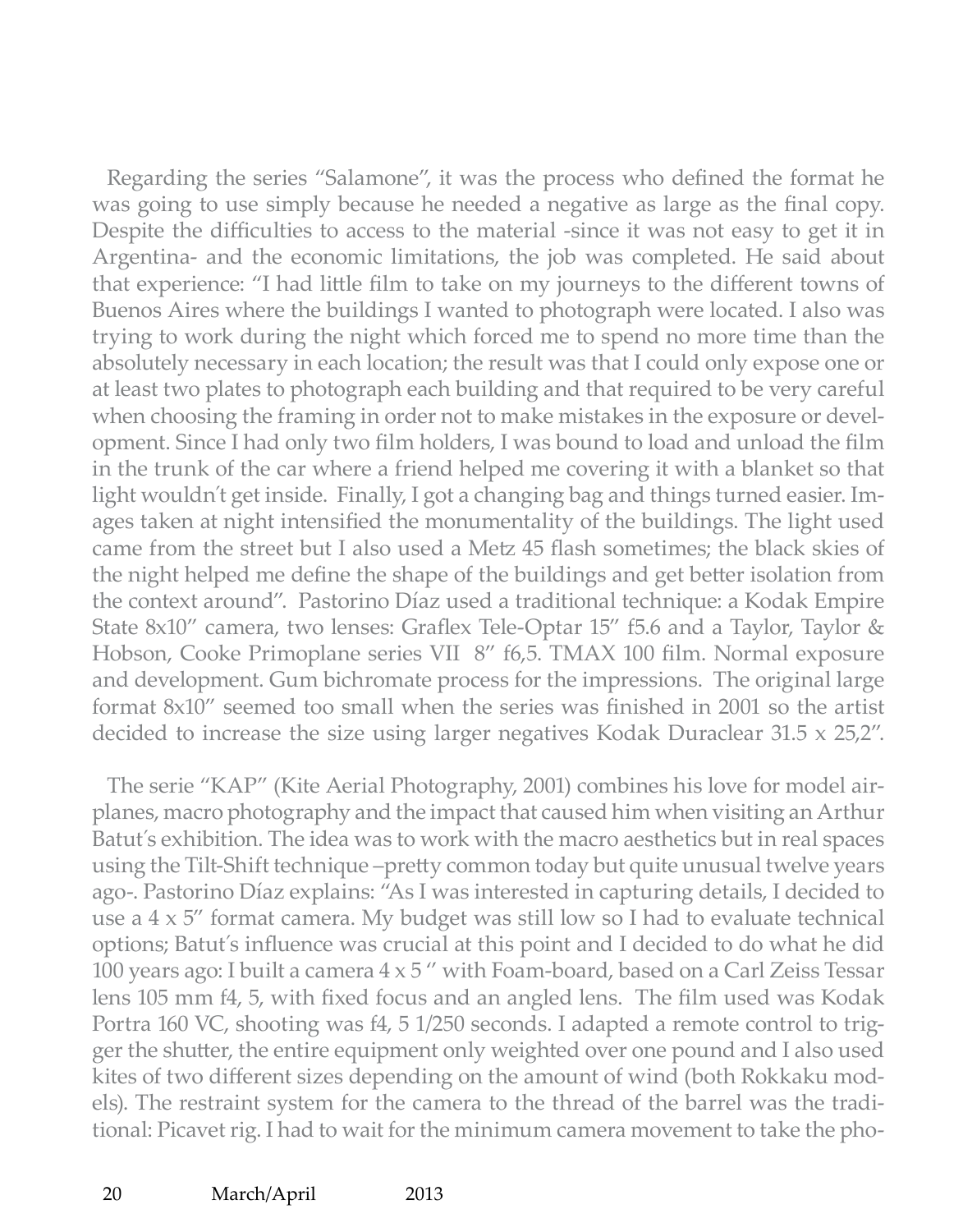

tographs and obviously I could only see the results when the negatives were revealed. Finally, I only took two or three images in each location since the process was very complicated and the power of the wind required a lot of strength in the arms; anyway, with a little practice, results were satisfactory most of the times".

Esteban Pastorino Díaz participated in residencies such as Fiskars Village AiR, Finland (2007); Casa de Velázquez, Spain (2006); Photographic Centre of Skopelos, Greece; Pépinières européennes

pour jeunes artistes, (2002) France. He was also awarded with the Konex Foundation Prize (2007-2011), Argentina; Beca Nacional en Medios Audiovisuales, National Founds for the Arts, (2011), Argentina; 1st prize II Premio AMEC Contemporary Photography, Museo Caraffa (2010), Cordoba, Argentina; Guinness World Record for the Longest Photographic Negative (2010) among others. His photographs were acquired by important collections worldwide: the Art Institute of Chicago, Boston Museum of Fine Arts, Museum of Fine Arts Houston, Santa Barbara Museum of Arts, Princeton Art Museum in New Jersey, Davis Museum and Cultural Center, Center for Photography at Woodstock, all in the U.S; The National Museum of Fine Arts, Latin-American Art Museum, Museum of Modern Art, in Argentina; Amsterdam, Japan, Germany and Mexico also have his works in museums and institutions. Esteban Pastorino Diaz´s performance as a teacher relates his work through the years with photography schools in Mexico, Spain, Argentina, The Netherlands, Ecuador, UK, US and counts with over 60 international publications (catalogues, books, reviews, magazines) about his work since 2000.

The near future will find him working on his new group and solo shows for 2013: Kir Royal Gallery in Valencia, Spain (March), Praxis International Art in New York (May), Seippel Gallery in Cologne, Germany (August) and the Museum of Photography in Šiauliai, Lithuania. (September-October).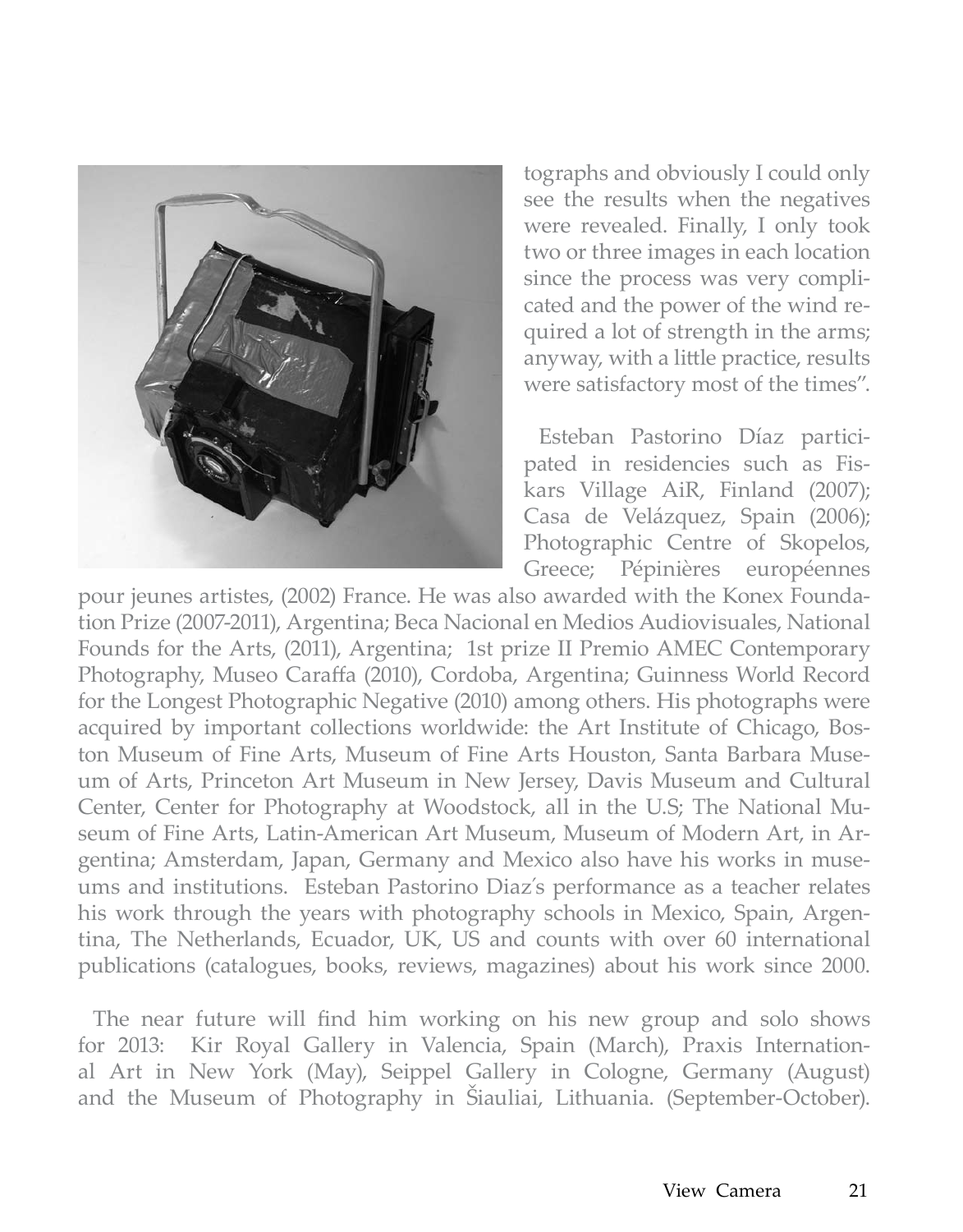

**"Townhall, Loberia" , 2001 Salamone Series Kodak Empire State 8x10 Graflex Tele-Optar 15" f5.6 Kodak T-MAX 100, Kodak D-76 Developer (1:1) Gum Print on Fabriano watercolour paper.**

Salamone Series

22 March/April 2013